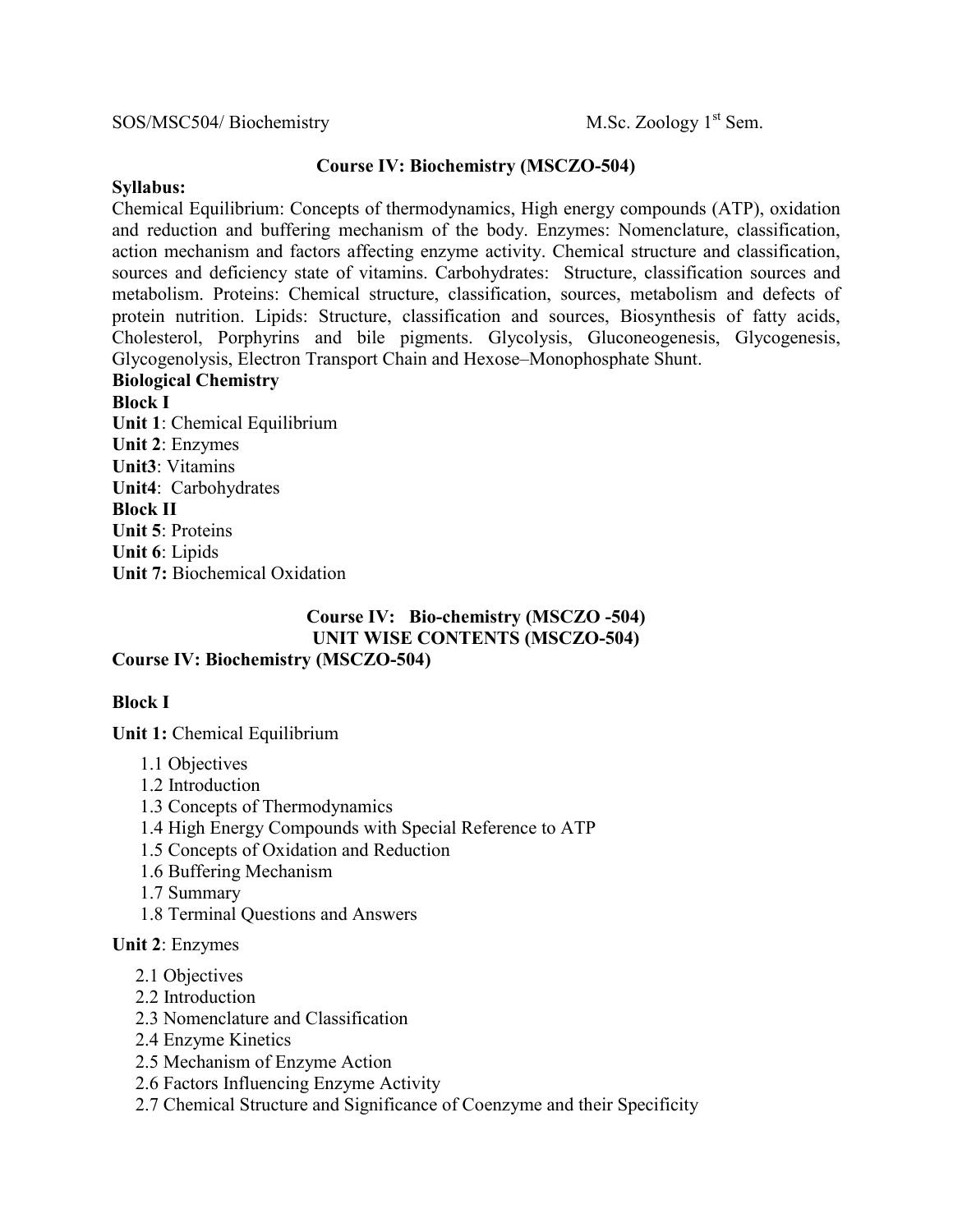- 2.8 Summary
- 2.9 Terminal Questions and Answers

### **Unit3**: Vitamins

- 3.1 Objectives
- 3.2 Introduction
- 3.3 Chemical Structure
- 3.4 Classification
- 3.5 Sources and Deficiency State of Fat and Water Soluble Vitamins
- 3.6 Summary
- 3.7 Terminal Questions and Answers

# **Unit4**: Carbohydrates

- 4.1 Objectives
- 4.2 Introduction
- 4.3 Structure
- 4.3.1Classification and sources
- 4.4 Metabolism
- 4.4.1Glycolysis
- 4.4.2 Glycogenolysis
- 4.4.3 Glycogenesis
- 4.4.4 Gluconeogenesis
- 4.4.5 Hexose–Monophosphate Shunt and Electron Transport Chain (ETC)
- 4.5 Summary
- 4.6 Terminal Questions and Answers

# **Block II.**

# **Unit 5**: Proteins

- 5.1 Objectives
- 5.2 Introduction
- 5.3 Chemical Structure, Classification and Sources
- 5.4 Metabolism of Proteins
- 5.4.1 Decarboxylation
- 5.4.2 Transamination
- 5.4.3 Transmethylation
- 5.5.4 Deamination of Essential and Non-essential Amino Acids
- 5.5 Summary
- 5.6 Terminal Questions and Answers

# **Unit 6**: Lipids

- 6.1 Objectives
- 6.2 Introduction
- 6.3 Structure, Classification and Sources
- 6.4 Biosynthesis and Utilization of Fatty Acids
- 6.4.1 Ketone Bodies
- 6.4.2 Cholesterol
- 6.5 Porphyrins and Bile Pigments